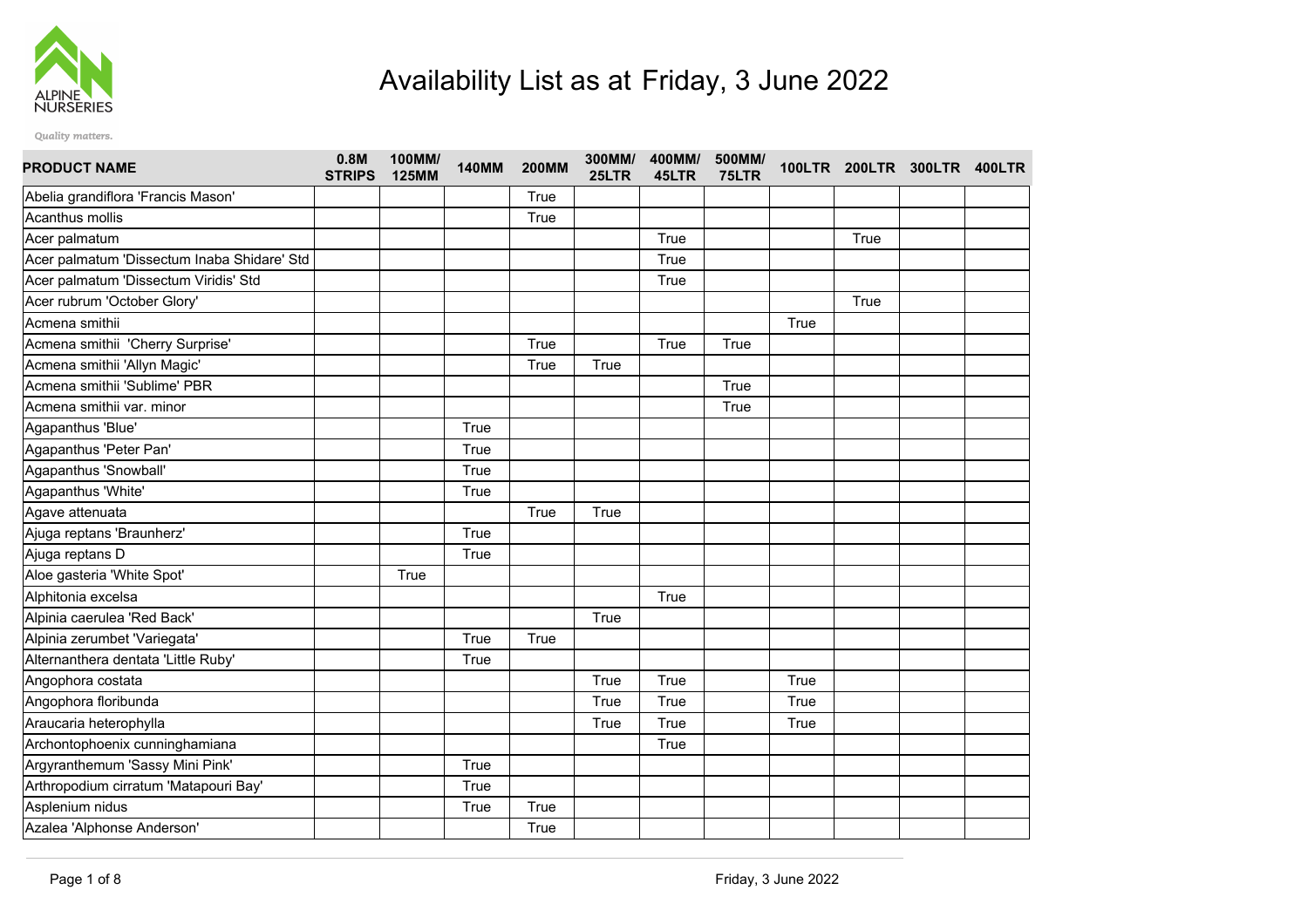| <b>PRODUCT NAME</b>                         | 0.8M<br><b>STRIPS</b> | 100MM/<br><b>125MM</b> | <b>140MM</b> | <b>200MM</b> | 300MM/<br>25LTR | 400MM/<br>45LTR | 500MM/<br>75LTR |      | 100LTR 200LTR 300LTR 400LTR |  |
|---------------------------------------------|-----------------------|------------------------|--------------|--------------|-----------------|-----------------|-----------------|------|-----------------------------|--|
| Backhousia citriodora                       |                       |                        |              |              |                 | <b>True</b>     |                 |      | True                        |  |
| Bambusa textilis gracilis                   |                       |                        |              |              | True            | True            |                 |      |                             |  |
| Banksia integrifolia                        |                       |                        |              | True         | True            |                 |                 |      | True                        |  |
| Banksia serrata                             |                       |                        |              | True         | True            |                 |                 |      |                             |  |
| Begonia rex 'Kotobuki'                      |                       |                        | True         |              |                 |                 |                 |      |                             |  |
| Beschorneria yuccoides                      |                       |                        |              | True         |                 |                 |                 |      |                             |  |
| Blechnum 'Silver Lady'                      |                       |                        | True         | True         | True            |                 |                 |      |                             |  |
| Brachycome 'White Bliss'                    |                       |                        | True         |              |                 |                 |                 |      |                             |  |
| Buckinghamia celsissima                     |                       |                        |              |              |                 |                 |                 | True |                             |  |
| Buxus microphylla japonica                  |                       |                        | True         | True         | True            | True            |                 |      |                             |  |
| Buxus microphylla japonica Ball             |                       |                        |              |              | True            |                 | True            |      |                             |  |
| Buxus microphylla japonica Instant Hedge    |                       |                        |              |              |                 |                 |                 |      |                             |  |
| Buxus microphylla microphylla               |                       |                        | True         | True         |                 |                 |                 |      |                             |  |
| Calathea rufibarba                          |                       |                        | True         | True         |                 |                 |                 |      |                             |  |
| Calathea zebrina                            |                       |                        |              | True         |                 |                 |                 |      |                             |  |
| Callicoma serratifolia                      |                       |                        |              | True         | True            | True            |                 |      |                             |  |
| Callistemon 'Better John' PBR               |                       |                        |              | True         |                 |                 |                 |      |                             |  |
| Callistemon citrinus 'Endeavour'            |                       |                        |              | True         |                 |                 |                 |      |                             |  |
| Callistemon citrinus 'White Anzac'          |                       |                        | True         |              |                 |                 |                 |      |                             |  |
| Callistemon 'Green John'                    |                       |                        |              | True         |                 |                 |                 |      |                             |  |
| Callistemon 'Kings Park Special'            |                       |                        |              | True         | True            | True            |                 |      |                             |  |
| Callistemon salignus 'Great Balls of Fire'  |                       |                        |              |              | True            |                 |                 |      |                             |  |
| Callistemon viminalis 'Captain Cook'        |                       |                        | True         | True         | True            |                 |                 |      |                             |  |
| Callistemon viminalis 'Dawson River Weeper' |                       |                        |              | True         | True            |                 |                 |      |                             |  |
| Callistemon viminalis 'Hannah Ray'          |                       |                        |              | True         | True            | True            |                 |      |                             |  |
| Callistemon viminalis 'Little John'         |                       |                        | True         |              |                 |                 |                 |      |                             |  |
| Callistemon viminalis 'Slim'                |                       |                        |              | True         |                 |                 |                 |      |                             |  |
| Camellia sasanqua 'Hiryu'                   |                       |                        |              |              | True            |                 |                 |      |                             |  |
| Camellia sasanqua 'Jennifer Susan'          |                       |                        |              |              |                 | True            |                 |      |                             |  |
| Camellia sasanqua 'Plantation Pink'         |                       |                        |              |              |                 | True            |                 |      |                             |  |
| Camellia sasanqua 'Pure Silk'               |                       |                        |              |              |                 | True            |                 |      |                             |  |
| Camellia sasanqua 'Setsugekka'              |                       |                        |              |              | True            | True            |                 |      |                             |  |
| Carissa 'Desert Star'                       |                       |                        |              | True         |                 |                 |                 |      |                             |  |
| Ceratopetalum gummiferum 'Red Red Red Ch    |                       |                        |              |              |                 |                 |                 | True |                             |  |
| Chamaedorea elegans                         |                       |                        |              | True         |                 |                 |                 |      |                             |  |
| Cissus antarctica                           |                       |                        | True         |              |                 |                 |                 |      |                             |  |
| Cissus rhombifolia 'Ellen Danica'           |                       |                        | True         |              |                 |                 |                 |      |                             |  |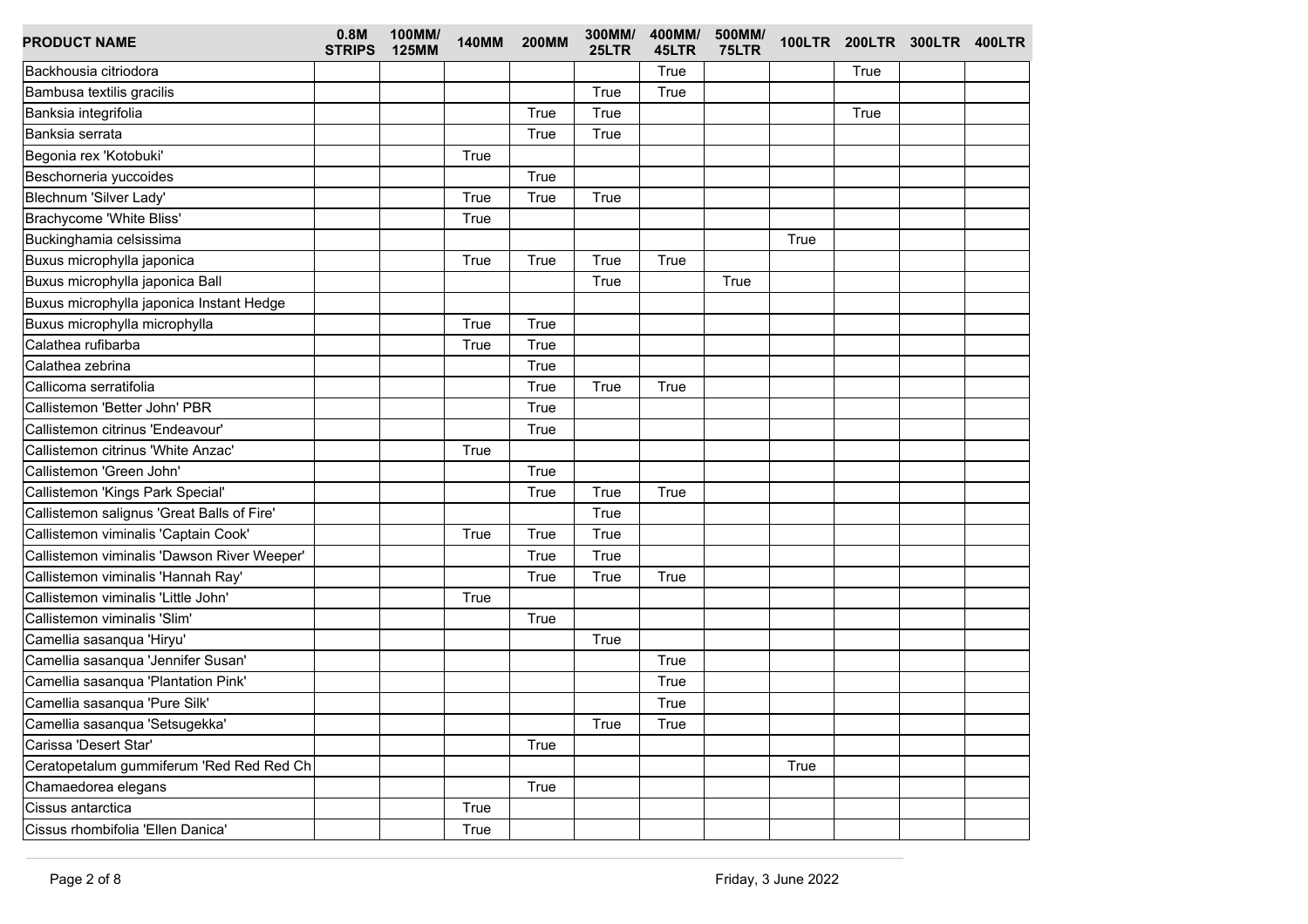| <b>PRODUCT NAME</b>                        | 0.8M<br><b>STRIPS</b> | 100MM/<br><b>125MM</b> | <b>140MM</b> | <b>200MM</b> | 300MM/<br>25LTR | 400MM/<br>45LTR | 500MM/<br>75LTR |      | 100LTR 200LTR 300LTR 400LTR |  |
|--------------------------------------------|-----------------------|------------------------|--------------|--------------|-----------------|-----------------|-----------------|------|-----------------------------|--|
| Clivia 'Belgium Hybrid'                    |                       |                        | True         | True         |                 |                 |                 |      |                             |  |
| Clivia miniata                             |                       |                        | True         |              |                 |                 |                 |      |                             |  |
| Clivia miniata Yellow                      |                       |                        | True         | True         |                 |                 |                 |      |                             |  |
| Cordyline australis                        |                       |                        |              |              |                 | True            |                 |      |                             |  |
| Cordyline australis 'Red Star'             |                       |                        |              | True         |                 |                 |                 |      |                             |  |
| Cordyline fruticosa 'Kiwi'                 |                       |                        |              |              | True            |                 |                 |      |                             |  |
| Cordyline glauca                           |                       |                        |              |              | True            |                 |                 |      |                             |  |
| Corymbia eximia                            |                       |                        |              |              |                 | True            |                 |      |                             |  |
| Corymbia maculata                          |                       |                        |              |              | True            |                 |                 | True |                             |  |
| Crassula ovata                             |                       |                        | True         |              |                 |                 |                 |      |                             |  |
| Crassula ovata 'Gollum'                    |                       |                        | True         |              | True            |                 |                 |      |                             |  |
| Crassula undulatifolia 'Max Cook'          |                       |                        | True         |              |                 |                 |                 |      |                             |  |
| Crinum pedunculatum                        |                       |                        |              | True         | True            |                 |                 |      |                             |  |
| Ctenanthe burle-marxii                     |                       |                        | True         |              |                 |                 |                 |      |                             |  |
| Ctenanthe burle-marxii 'Amagris'           |                       |                        | True         |              |                 |                 |                 |      |                             |  |
| Ctenanthe oppenheimiana                    |                       |                        | True         |              | True            |                 |                 |      |                             |  |
| Ctenanthe setosa 'Grey Star'               |                       |                        |              | True         |                 |                 |                 |      |                             |  |
| Cupaniopsis anacardioides                  |                       |                        |              |              |                 | True            |                 | True | True                        |  |
| Cuphea hyssopifolia 'Rob's Mauve'          |                       |                        | True         |              |                 |                 |                 |      |                             |  |
| Cuphea hyssopifolia 'White'                |                       |                        | True         |              |                 |                 |                 |      |                             |  |
| Cupressocyparis leylandii 'Leighton Green' |                       |                        |              | True         | True            | True            |                 | True |                             |  |
| Cupressus sempervirens 'Glauca'            |                       |                        |              | True         |                 |                 |                 |      |                             |  |
| Cycas revoluta                             |                       |                        |              |              | True            |                 |                 |      |                             |  |
| Dianella caerulea 'Breeze'                 |                       |                        | True         |              |                 |                 |                 |      |                             |  |
| Dianella caerulea 'Little Jess'            |                       |                        | True         |              |                 |                 |                 |      |                             |  |
| Dianella ensiformis 'Silver Streak'        |                       |                        | True         |              |                 |                 |                 |      |                             |  |
| Dichondra argentea 'Silver Falls'          |                       |                        | True         |              |                 |                 |                 |      |                             |  |
| Dichondra repens                           |                       |                        | True         |              |                 |                 |                 |      |                             |  |
| Dipladenia sanderi 'Rosea'                 |                       |                        |              | True         |                 |                 |                 |      |                             |  |
| Dodonaea triquetra                         |                       |                        |              | True         |                 |                 |                 |      |                             |  |
| Dodonaea viscosa purpurea                  |                       |                        |              | True         |                 |                 |                 |      |                             |  |
| Doryanthes excelsa                         |                       |                        |              | True         | True            | True            |                 |      |                             |  |
| Dracaena draco                             |                       |                        |              |              |                 | True            | True            |      |                             |  |
| Dracaena marginata                         |                       |                        |              |              | True            |                 |                 |      |                             |  |
| Duranta repens 'Sheenas Gold'              |                       |                        |              | True         |                 |                 |                 |      |                             |  |
| Dymondia margaretae                        |                       | True                   |              |              |                 |                 |                 |      |                             |  |
| Echeveria 'Black Knight'                   |                       |                        | True         |              |                 |                 |                 |      |                             |  |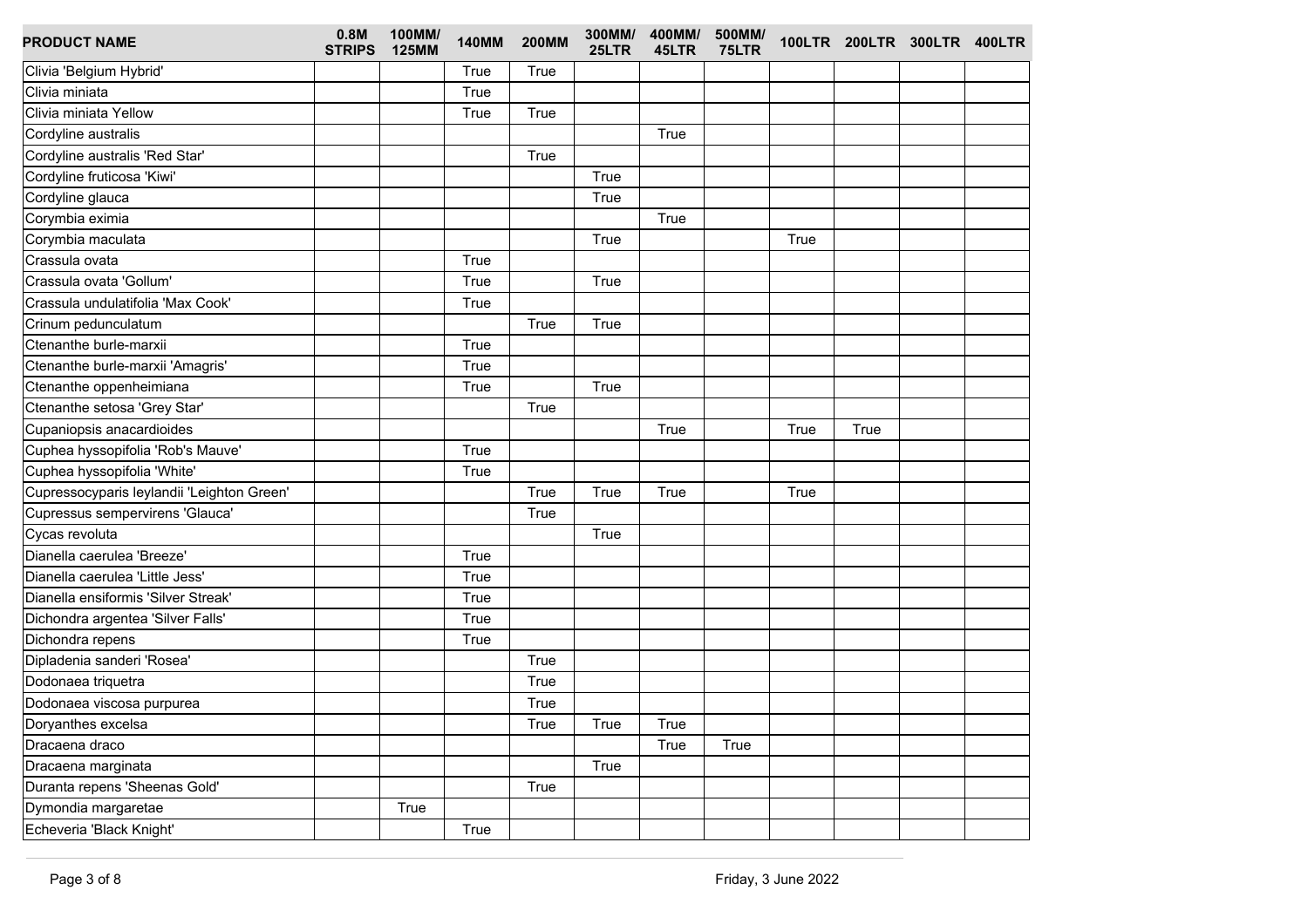| <b>PRODUCT NAME</b>                       | 0.8M<br><b>STRIPS</b> | 100MM/<br><b>125MM</b> | <b>140MM</b> | <b>200MM</b> | 300MM/<br>25LTR | 400MM/<br>45LTR | 500MM/<br>75LTR |      |      | 100LTR 200LTR 300LTR 400LTR |      |
|-------------------------------------------|-----------------------|------------------------|--------------|--------------|-----------------|-----------------|-----------------|------|------|-----------------------------|------|
| Echeveria glauca                          |                       |                        | True         |              |                 |                 |                 |      |      |                             |      |
| Elaeocarpus eumundi 'Quondong'            |                       |                        |              |              |                 |                 |                 |      | True |                             | True |
| Epipremnum aureum 'Snow Queen'            |                       |                        | True         |              |                 |                 |                 |      |      |                             |      |
| Epipremnum pinnatum (Dragon Tail Plant)   |                       |                        |              |              | True            |                 |                 |      |      |                             |      |
| Escallonia 'Iveyi'                        |                       |                        |              | True         |                 |                 |                 |      |      |                             |      |
| Eucalyptus baueriana                      |                       |                        |              |              |                 | True            |                 |      |      |                             |      |
| Eucalyptus crebra                         |                       |                        |              |              |                 | True            |                 | True |      |                             |      |
| Eucalyptus microcorys                     |                       |                        |              |              |                 | True            |                 |      |      |                             |      |
| Eucalyptus moluccana                      |                       |                        |              |              | True            | True            |                 | True |      |                             |      |
| Eucalyptus punctata                       |                       |                        |              |              |                 | True            | True            | True |      |                             |      |
| Eucalyptus robusta                        |                       |                        |              |              |                 | True            |                 | True |      |                             |      |
| Eucalyptus saligna                        |                       |                        |              |              | True            | True            |                 | True |      |                             |      |
| Eucalyptus tereticornis                   |                       |                        |              |              | True            | True            | True            | True |      |                             |      |
| Euphorbia hypericifolia 'Euphoric White'  |                       |                        | True         |              |                 |                 |                 |      |      |                             |      |
| Feijoa sellowiana                         |                       |                        |              | True         |                 |                 |                 |      |      |                             |      |
| Ficinia nodosa                            |                       |                        | True         |              |                 |                 |                 |      |      |                             |      |
| Ficus elastica 'Burgundy'                 |                       |                        |              |              | True            |                 |                 |      |      |                             |      |
| Ficus elastica 'Tineke'                   |                       |                        |              |              | True            |                 |                 |      |      |                             |      |
| Ficus lyrata                              |                       |                        |              | True         | True            | True            | True            |      |      |                             |      |
| Ficus macrophylla                         |                       |                        |              |              |                 |                 |                 |      | True |                             |      |
| Ficus microcarpa hillii                   |                       |                        |              |              |                 |                 |                 |      |      |                             | True |
| Ficus microcarpa hillii 'Flash'           |                       |                        |              | True         |                 | True            |                 |      |      |                             |      |
| Ficus pumila                              |                       |                        | True         |              |                 |                 |                 |      |      |                             |      |
| Flindersia australis                      |                       |                        |              |              |                 |                 |                 | True |      |                             |      |
| Fraxinus griffithii                       |                       |                        |              |              | True            | True            |                 | True |      |                             |      |
| Fraxinus pennsylvanica 'Cimmzam' Cimmaron |                       |                        |              |              |                 |                 |                 |      | True |                             |      |
| Gardenia augusta 'Florida'                |                       |                        |              | True         | True            |                 |                 |      |      |                             |      |
| Gardenia augusta 'Radicans'               |                       |                        | True         | True         |                 |                 |                 |      |      |                             |      |
| Glochidion ferdinandi                     |                       |                        |              |              |                 |                 |                 | True |      |                             |      |
| Grevillea 'Bronze Rambler'                |                       |                        | True         |              |                 |                 |                 |      |      |                             |      |
| Grevillea 'Coastal Prestige'              |                       |                        |              |              |                 | True            |                 |      |      |                             |      |
| Grevillea 'Flora Mason'                   |                       |                        |              | True         |                 |                 |                 |      |      |                             |      |
| Grevillea obtusifolia                     |                       |                        | True         | True         |                 |                 |                 |      |      |                             |      |
| Grevillea obtusifolia 'Gingin Gem'        |                       |                        | True         |              |                 |                 |                 |      |      |                             |      |
| Grevillea 'Old Gold'                      |                       |                        |              | True         |                 |                 |                 |      |      |                             |      |
| Grevillea 'Orange Marmalade'              |                       |                        |              | True         |                 |                 |                 |      |      |                             |      |
| Grevillea 'Pink Pearl'                    |                       |                        | True         | True         |                 |                 |                 |      |      |                             |      |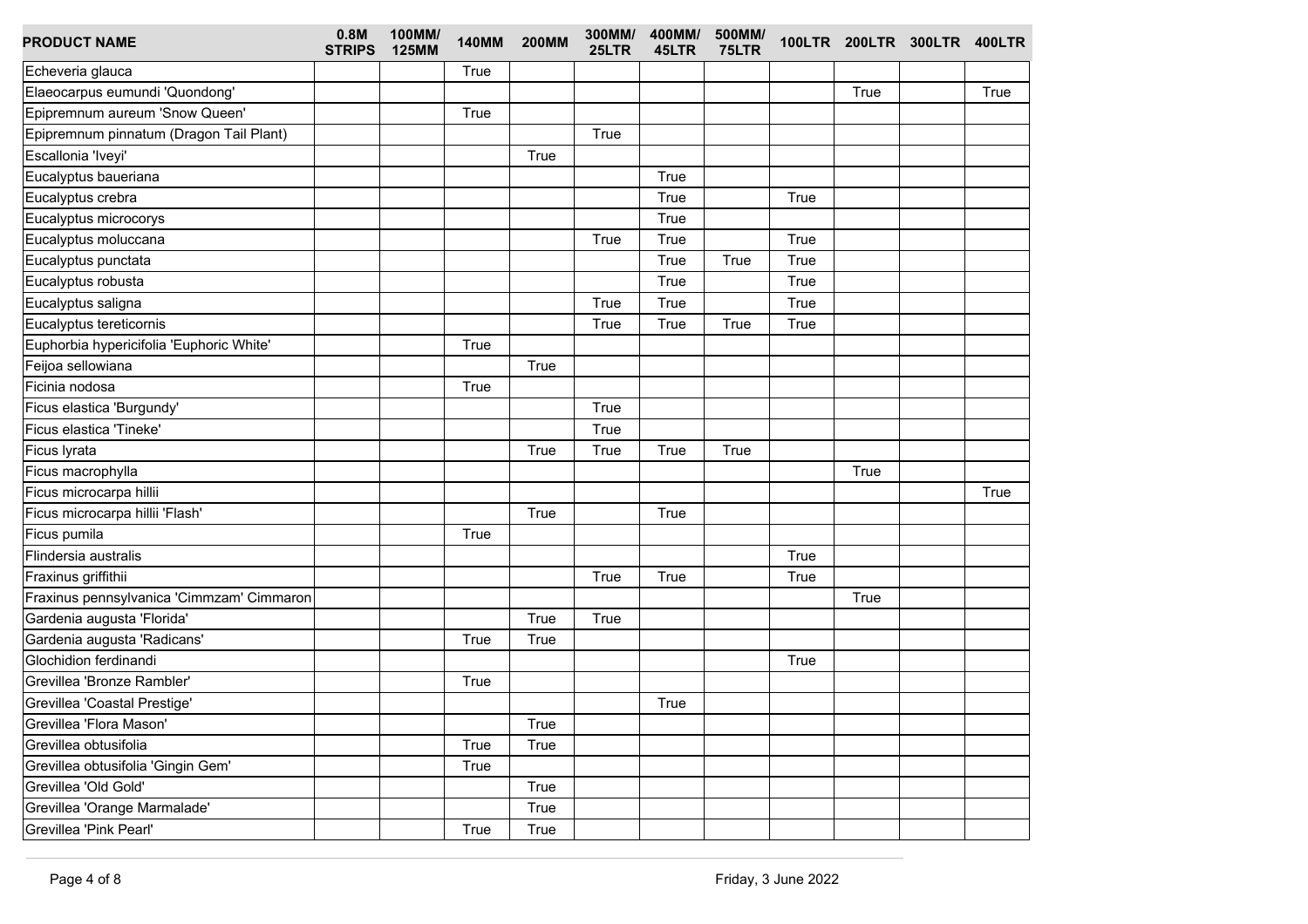| <b>PRODUCT NAME</b>                        | 0.8M<br><b>STRIPS</b> | 100MM/<br><b>125MM</b> | <b>140MM</b> | <b>200MM</b> | 300MM/<br>25LTR | 45LTR | 400MM/ 500MM/<br>75LTR |      |      | 100LTR 200LTR 300LTR 400LTR |  |
|--------------------------------------------|-----------------------|------------------------|--------------|--------------|-----------------|-------|------------------------|------|------|-----------------------------|--|
| Grevillea shiressii x oleoides 'Splendour' |                       |                        | True         |              |                 |       |                        |      |      |                             |  |
| Hardenbergia violacea                      |                       |                        | True         |              |                 |       |                        |      |      |                             |  |
| Harpullia pendula                          |                       |                        |              |              |                 |       |                        | True |      |                             |  |
| Hebe buxifolia                             |                       |                        | True         | True         |                 |       |                        |      |      |                             |  |
| Hedera canariensis                         |                       |                        | True         |              |                 |       |                        |      |      |                             |  |
| Hedera helix                               |                       |                        |              | True         |                 |       |                        |      |      |                             |  |
| Hemerocallis 'Stella d'Oro'                |                       |                        | True         |              |                 |       |                        |      |      |                             |  |
| Heuchera micrantha 'Purple Palace'         |                       |                        | True         |              |                 |       |                        |      |      |                             |  |
| Hibbertia scandens                         |                       |                        | True         |              |                 |       |                        |      |      |                             |  |
| Hydrangea macrophylla 'Pink'               |                       |                        |              | True         |                 |       |                        |      |      |                             |  |
| Hymenosporum flavum                        |                       |                        |              |              | True            |       |                        |      |      |                             |  |
| Ixora 'Gold Malay'                         |                       |                        |              | <b>True</b>  |                 |       |                        |      |      |                             |  |
| Jacaranda mimosifolia                      |                       |                        |              |              |                 | True  |                        |      |      |                             |  |
| Juniperus conferta                         |                       |                        | True         | <b>True</b>  |                 |       |                        |      |      |                             |  |
| Juniperus taxifolia 'Lutchuensis'          |                       |                        |              | True         |                 |       |                        |      |      |                             |  |
| Juniperus virginiana 'Skyrocket'           |                       |                        |              |              | True            |       |                        |      |      |                             |  |
| Juniperus virginiana 'Spartan'             |                       |                        |              | True         | True            | True  | True                   |      |      |                             |  |
| Kalanchoe orgyalis 'Copper Spoons'         |                       |                        | True         |              |                 |       |                        |      |      |                             |  |
| Lagerstroemia 'Indian Summer' 'Biloxi'     |                       |                        |              |              | True            |       |                        | True | True |                             |  |
| Lagerstroemia 'Indian Summer' 'Lipan'      |                       |                        |              |              | True            | True  |                        | True |      |                             |  |
| Lagerstroemia 'Indian Summer' 'Natchez'    |                       |                        |              |              | True            | True  |                        | True | True |                             |  |
| Lagerstroemia 'Indian Summer' 'Tonto'      |                       |                        |              |              | True            | True  |                        |      |      |                             |  |
| Lagerstroemia 'Indian Summer' 'Tuscarora'  |                       |                        |              |              | True            |       |                        | True | True |                             |  |
| Lagerstroemia 'Indian Summer' 'Zuni'       |                       |                        |              |              | True            |       |                        |      |      |                             |  |
| Lavandula stoechas 'Avonview'              |                       |                        | True         |              |                 |       |                        |      |      |                             |  |
| Leptospermum 'Cardwell'                    |                       |                        |              | True         |                 |       |                        |      |      |                             |  |
| Leptospermum petersonii                    |                       |                        |              | True         | True            | True  |                        |      |      |                             |  |
| Liriope hybrid 'Pink Pearl'                |                       |                        | True         |              |                 |       |                        |      |      |                             |  |
| Liriope muscari 'Just Right'               |                       |                        |              | True         |                 |       |                        |      |      |                             |  |
| Lomandra hystrix                           |                       |                        | True         |              |                 |       |                        |      |      |                             |  |
| Lophostemon confertus                      |                       |                        |              |              |                 |       |                        | True |      |                             |  |
| Loropetalum chinense rubrum 'China Pink'   |                       |                        |              | True         | True            |       |                        |      |      |                             |  |
| Magnolia denudata                          |                       |                        |              |              |                 |       | True                   |      |      |                             |  |
| Magnolia grandiflora 'Exmouth'             |                       |                        |              |              | True            | True  |                        | True |      |                             |  |
| Magnolia grandiflora 'Teddy Bear'          |                       |                        |              |              |                 | True  | True                   | True | True |                             |  |
| Magnolia 'Little Gem'                      |                       |                        |              | True         | True            | True  | True                   | True | True |                             |  |
| Magnolia soulangeana                       |                       |                        |              |              |                 |       |                        | True |      |                             |  |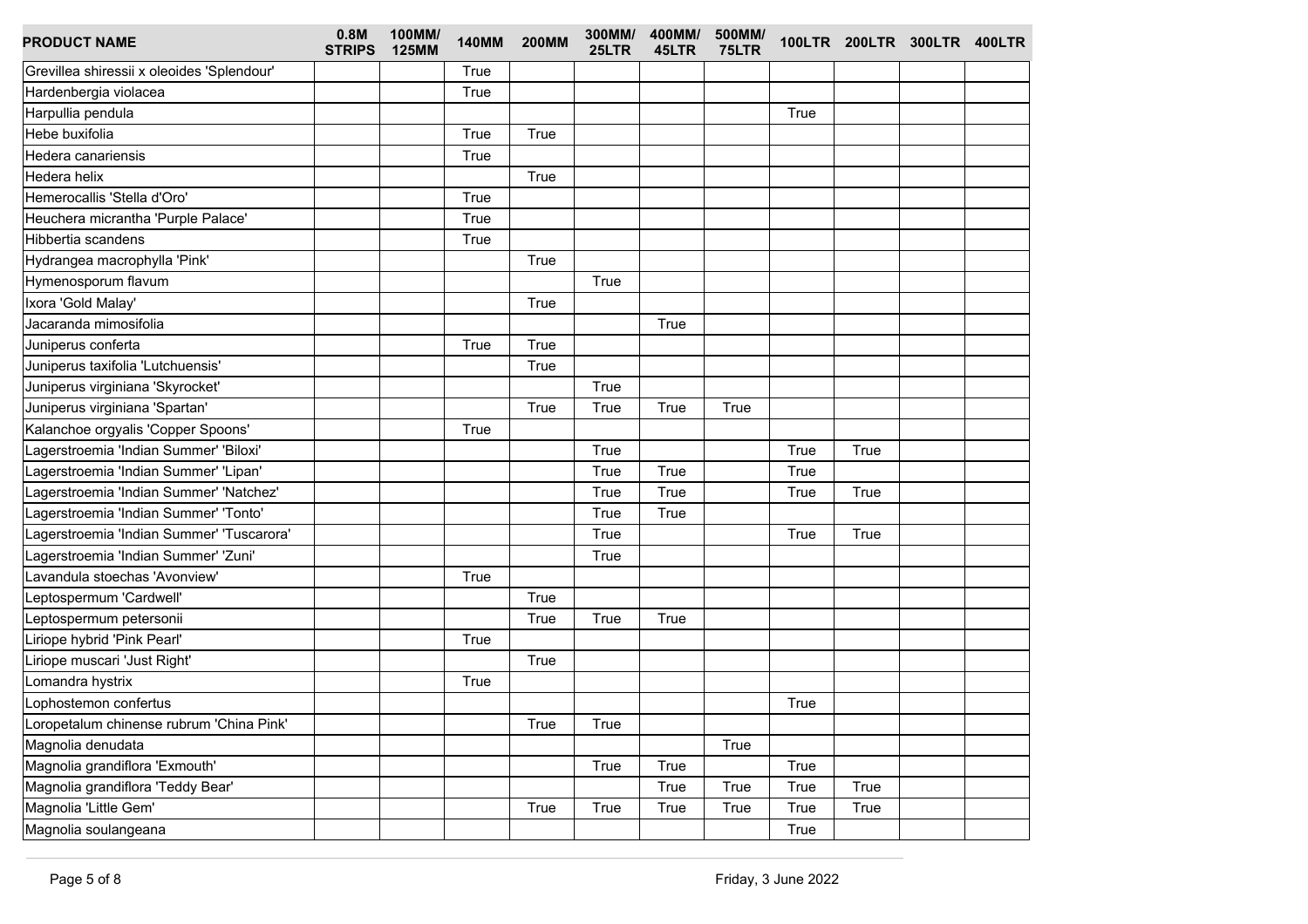| <b>PRODUCT NAME</b>                          | 0.8M<br><b>STRIPS</b> | 100MM/<br><b>125MM</b> | <b>140MM</b> | <b>200MM</b> | 25LTR | 300MM/ 400MM/<br>45LTR | 500MM/<br>75LTR |      |      | 100LTR 200LTR 300LTR 400LTR |  |
|----------------------------------------------|-----------------------|------------------------|--------------|--------------|-------|------------------------|-----------------|------|------|-----------------------------|--|
| Magnolia soulangeana 'Vulcan'                |                       |                        |              |              |       |                        |                 |      | True |                             |  |
| Mandevilla 'Aloha Bright White'              |                       |                        |              | True         |       |                        |                 |      |      |                             |  |
| Mandevilla 'Aloha Forever Red'               |                       |                        |              | True         |       |                        |                 |      |      |                             |  |
| Mandevilla 'Aloha Pink Perfection'           |                       |                        |              | True         |       |                        |                 |      |      |                             |  |
| Melaleuca bracteata 'Revolution Green'       |                       |                        |              | True         |       |                        |                 |      |      |                             |  |
| Melaleuca linariifolia                       |                       |                        |              |              | True  |                        |                 |      |      |                             |  |
| Melaleuca linariifolia 'Claret Tops'         |                       |                        |              | True         |       |                        |                 |      |      |                             |  |
| Melaleuca styphelioides                      |                       |                        |              |              |       | True                   |                 |      |      |                             |  |
| Melaleuca thymifolia                         |                       |                        | True         |              |       |                        |                 |      |      |                             |  |
| Michelia alba                                |                       |                        |              |              |       |                        |                 | True | True |                             |  |
| Michelia figo Ball                           |                       |                        |              |              |       |                        | True            |      |      |                             |  |
| Monstera adansonii                           |                       |                        |              | True         |       |                        |                 |      |      |                             |  |
| Monstera deliciosa 'Tauerii'                 |                       |                        |              | True         | True  |                        |                 |      |      |                             |  |
| Murraya paniculata                           |                       |                        |              | True         | True  | True                   |                 |      |      |                             |  |
| Myoporum parvifolium                         |                       |                        | True         |              |       |                        |                 |      |      |                             |  |
| Myoporum parvifolium 'Yareena'               |                       |                        | True         |              |       |                        |                 |      |      |                             |  |
| Neomarica bicolour gracilis                  |                       |                        |              | True         |       |                        |                 |      |      |                             |  |
| Nyssa sylvatica 'Forum'                      |                       |                        |              |              |       |                        |                 | True |      |                             |  |
| Ophiopogon intermedians alba vgt. 'Stripey W |                       |                        | True         |              |       |                        |                 |      |      |                             |  |
| Ophiopogon jaburan                           |                       |                        | True         |              |       |                        |                 |      |      |                             |  |
| Ophiopogon japonicus                         |                       | True                   |              |              |       |                        |                 |      |      |                             |  |
| Ophiopogon japonicus 'Nana'                  |                       | True                   |              |              |       |                        |                 |      |      |                             |  |
| Osteospermum 'Tradewinds Deep Purple'        |                       |                        | True         |              |       |                        |                 |      |      |                             |  |
| Pachysandra terminalis                       |                       |                        |              | True         |       |                        |                 |      |      |                             |  |
| Pandorea jasminoides                         |                       |                        |              | True         |       |                        |                 |      |      |                             |  |
| Pandorea jasminoides 'Bower of Beauty'       |                       |                        |              | True         |       |                        |                 |      |      |                             |  |
| Pandorea pandorana 'Snowbells'               |                       |                        |              | True         |       |                        |                 |      |      |                             |  |
| Peperomia turboensis "Red Watermelon"        |                       |                        |              | True         |       |                        |                 |      |      |                             |  |
| Philodendron 'Birkin'                        |                       |                        |              | True         |       |                        |                 |      |      |                             |  |
| Philodendron 'Black Cardinal'                |                       |                        |              |              |       |                        |                 |      |      |                             |  |
| Philodendron 'Congo'                         |                       |                        |              | True         | True  |                        |                 |      |      |                             |  |
| Philodendron 'Rojo Congo'                    |                       |                        |              | True         |       |                        |                 |      |      |                             |  |
| Philodendron 'Sun Red'                       |                       |                        |              |              |       |                        |                 |      |      |                             |  |
| Philodendron 'Xanadu'                        |                       |                        | True         | True         |       |                        |                 |      |      |                             |  |
| Photinia 'Red Robin'                         |                       |                        |              |              | True  |                        |                 |      |      |                             |  |
| Photinia 'Robusta'                           |                       |                        |              | True         |       |                        |                 |      |      |                             |  |
| Pieris japonica 'Mountain Fire'              |                       |                        |              | True         |       |                        |                 |      |      |                             |  |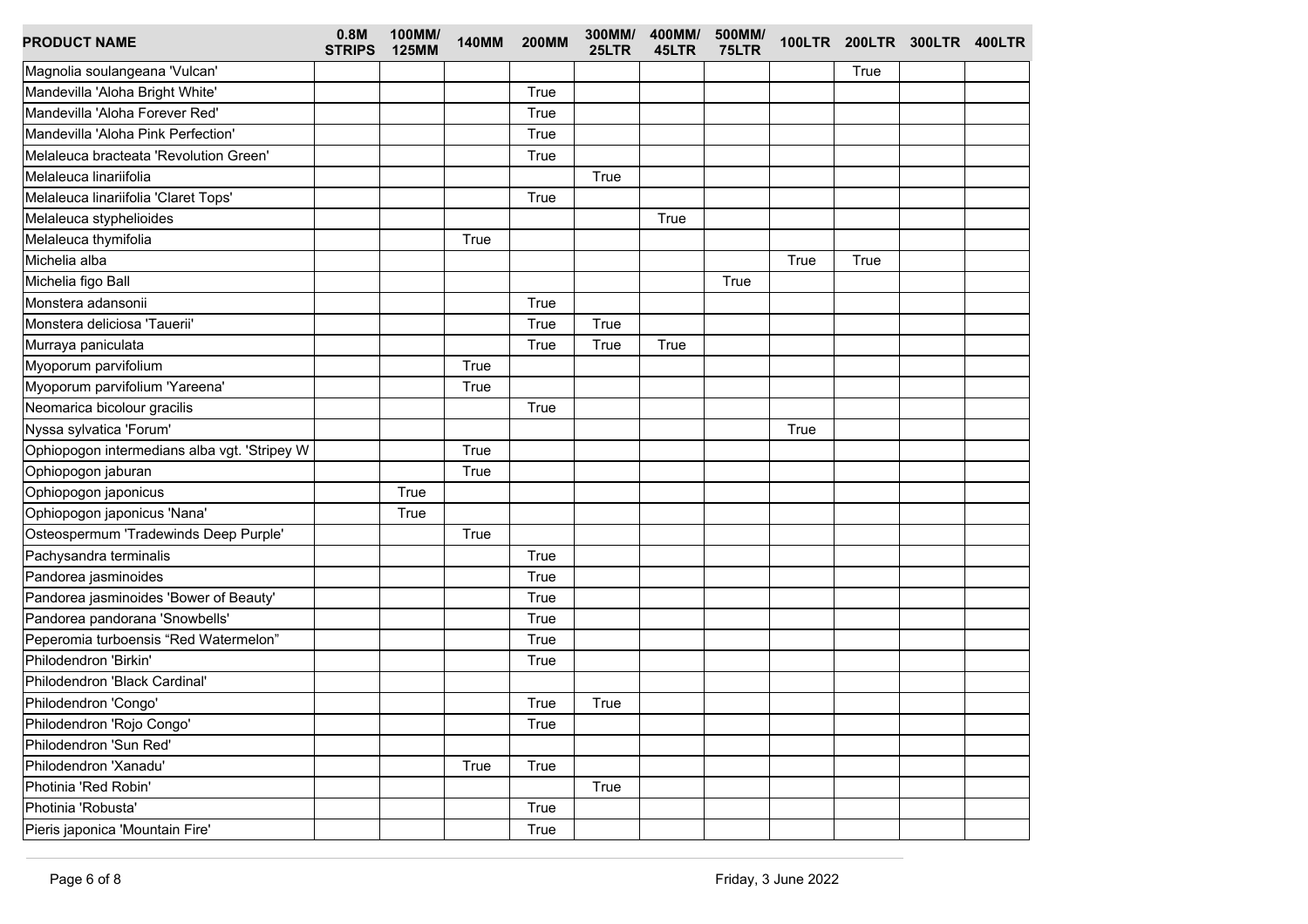| <b>PRODUCT NAME</b>                       | 0.8M<br><b>STRIPS</b> | 100MM/<br><b>125MM</b> | <b>140MM</b> | <b>200MM</b> | 300MM/<br>25LTR | 400MM/<br>45LTR | 500MM/<br>75LTR |      |      | 100LTR 200LTR 300LTR 400LTR |  |
|-------------------------------------------|-----------------------|------------------------|--------------|--------------|-----------------|-----------------|-----------------|------|------|-----------------------------|--|
| Pieris 'Temple Bells'                     |                       |                        |              |              | True            |                 |                 |      |      |                             |  |
| Pistacia chinensis                        |                       |                        |              |              | True            |                 |                 | True |      |                             |  |
| Plumbago auriculata 'Royal Cape'          |                       |                        |              | True         |                 |                 |                 |      |      |                             |  |
| Plumeria rubra 'Pink'                     |                       |                        |              |              |                 |                 |                 | True | True |                             |  |
| Plumeria rubra 'Red'                      |                       |                        |              |              |                 | True            |                 |      |      |                             |  |
| Plumeria rubra 'Tricolor'                 |                       |                        |              |              |                 | True            |                 |      | True |                             |  |
| Plumeria rubra 'White'                    |                       |                        |              |              |                 | True            |                 | True |      |                             |  |
| Podocarpus elatus                         |                       |                        |              |              | True            |                 |                 |      |      |                             |  |
| Podocarpus falcatus                       |                       |                        |              | True         | True            | True            |                 |      |      |                             |  |
| Prostanthera sieberi 'Minty'              |                       |                        | True         |              |                 |                 |                 |      |      |                             |  |
| Prunus cerasifera 'Nigra'                 |                       |                        |              |              |                 | True            | True            |      |      |                             |  |
| Prunus snofozam 'Snow Fountains' Std Tall |                       |                        |              |              |                 |                 | True            |      |      |                             |  |
| Pyrus calleryana 'Cleveland Select'       |                       |                        |              |              |                 |                 |                 | True | True |                             |  |
| Pyrus nivalis                             |                       |                        |              |              |                 | True            |                 | True | True |                             |  |
| Pyrus ussuriensis                         |                       |                        |              |              |                 |                 |                 |      | True |                             |  |
| Quercus palustris                         |                       |                        |              |              |                 |                 |                 | True |      |                             |  |
| Raphiolepis indica 'Snow Maiden'          |                       |                        |              | True         |                 |                 |                 |      |      |                             |  |
| Raphiolepis intermedia                    |                       |                        |              | True         | True            |                 |                 |      |      |                             |  |
| Rhapis excelsa                            |                       |                        |              |              | True            | True            | True            |      |      |                             |  |
| Robinia pseudoacacia 'Frisia'             |                       |                        |              |              |                 |                 |                 | True |      |                             |  |
| Salvia 'Hot Lips'                         |                       |                        | True         |              |                 |                 |                 |      |      |                             |  |
| Salvia leucantha                          |                       |                        | True         |              |                 |                 |                 |      |      |                             |  |
| Salvia leucantha 'Velour White'           |                       |                        | True         |              |                 |                 |                 |      |      |                             |  |
| Sansevieria trifasciata                   |                       |                        |              | True         |                 |                 |                 |      |      |                             |  |
| Sapium sebiferum                          |                       |                        |              |              | True            | True            |                 |      |      |                             |  |
| Scaevola aemula 'Purple Fanfare'          |                       |                        | True         |              |                 |                 |                 |      |      |                             |  |
| Schefflera amate                          |                       |                        |              | True         | True            |                 |                 |      |      |                             |  |
| Senecio mandraliscae                      |                       |                        | True         |              |                 |                 |                 |      |      |                             |  |
| Spathiphyllum 'Sensation'                 |                       |                        |              | True         |                 |                 |                 |      |      |                             |  |
| Spathiphyllum 'Sensation Dwarf'           |                       |                        |              |              |                 |                 |                 |      |      |                             |  |
| Spathiphyllum 'Sweet Sebastiano'          |                       |                        |              | True         |                 |                 |                 |      |      |                             |  |
| Strelitzia reginae                        |                       |                        |              |              |                 | True            |                 |      |      |                             |  |
| Strobilanthes anisophyllus                |                       |                        |              | True         |                 |                 |                 |      |      |                             |  |
| Syncarpia glomulifera                     |                       |                        |              |              | True            |                 |                 |      |      |                             |  |
| Syzygium australe 'Resilience'            |                       |                        |              | True         |                 |                 | True            |      | True |                             |  |
| Syzygium australe 'Select Form'           |                       |                        |              | True         |                 |                 | True            |      |      |                             |  |
| Syzygium 'Cascade'                        |                       |                        |              | True         |                 | True            | True            |      |      |                             |  |